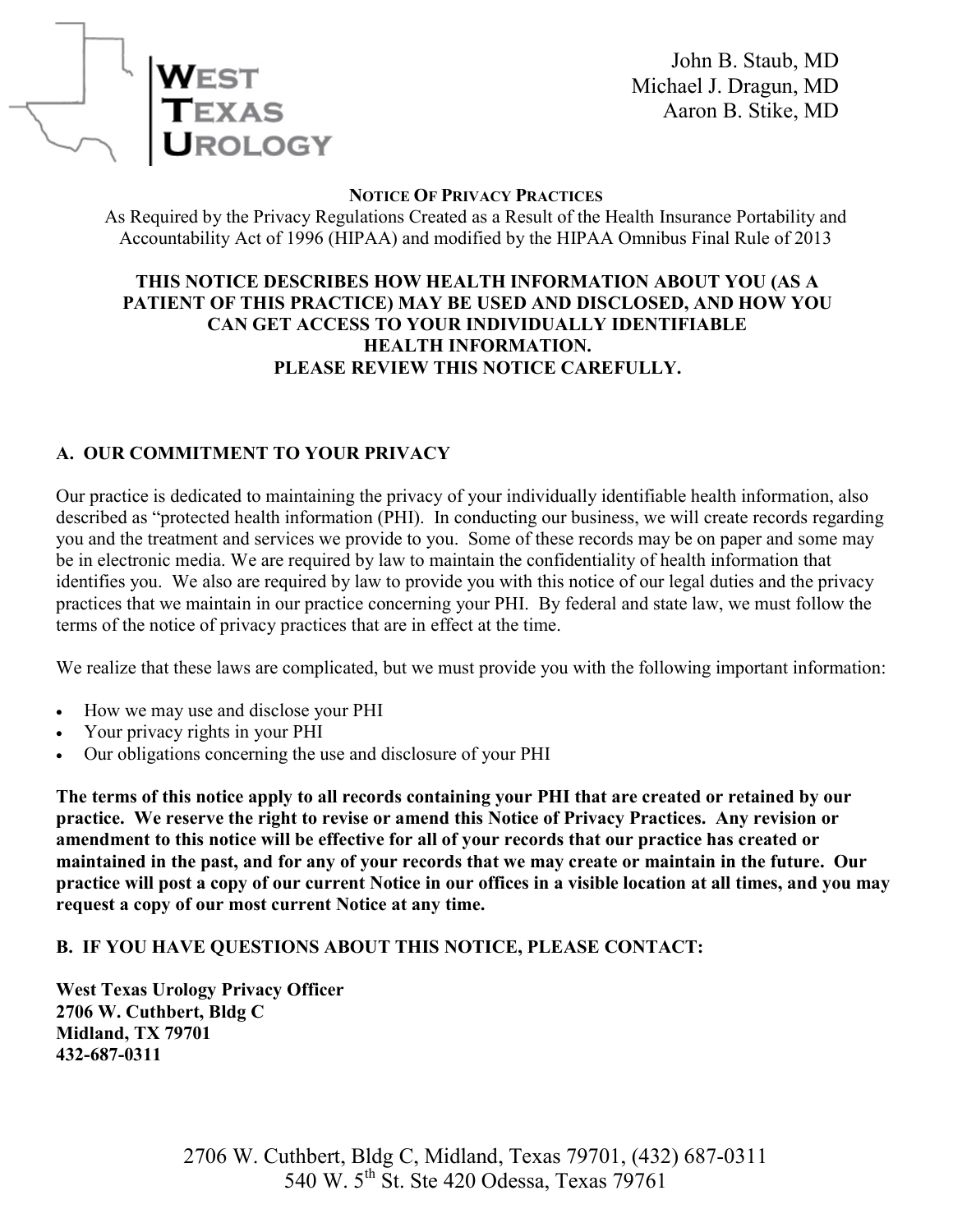## C. WE MAY USE AND DISCLOSE YOUR PROTECTED HEALTH INFORMATION (PHI) IN THE FOLLOWING WAYS (SUBJECT TO CERTAIN RESTRICTIONS THAT YOU HAVE THE RIGHT TO REQUEST AND WE MAY GRANT)

The following categories describe the different ways in which we may use and disclose your PHI.

1. Treatment. Our practice may use your PHI to treat you. For example, we may ask you to have laboratory tests (such as blood or urine tests), and we may use the results to help us reach a diagnosis. We might use your PHI in order to write a prescription for you, or we might disclose your PHI to a pharmacy when we order a prescription for you. Many of the people who work for our practice – including, but not limited to, our doctors, physician assistant and medical assistants – may use or disclose your PHI in order to treat you or to assist others in your treatment. Additionally, we may disclose your PHI to others who may assist in your care, such as your spouse, children or parents.

Finally, we may also disclose your PHI to other health care providers for purposes related to your treatment.

2. Payment. Our practice may use and disclose your PHI in order to bill and collect payment for the services and items you may receive from us. For example, we may contact your health insurer to certify that you are eligible for benefits (and for what range of benefits), and we may provide your insurer with details regarding your treatment to determine if your insurer will cover, or pay for, your treatment. We also may use and disclose your PHI to obtain payment from third parties that may be responsible for such costs, such as family members. Also, we may use your PHI to bill you directly for services and items. We may disclose your PHI to other health care providers and entities to assist in their billing and collection efforts.

3. Health Care Operations. Our practice may use and disclose your PHI to operate our business. As examples of the ways in which we may use and disclose your information for our operations, our practice may use your PHI to evaluate the quality of care you received from us, or to conduct cost-management and business planning activities for our practice. We may disclose your PHI to other health care providers and entities to assist in their health care operations.

a. Business Associates – Our health care operations may involve the use of other contractors to assist us in billing, collection, record-keeping or other facets of our business operations. All of our business associates are required to protect the privacy of your PHI and are not allowed to use or disclose any information other than as specified in our Business Associate contract with them.

4. Appointment Reminders. Our practice may use and disclose your PHI to contact you and remind you of an appointment.

5. Treatment Options. Our practice may use and disclose your PHI to inform you of potential treatment options or alternatives.

6. Health-Related Benefits and Services. Our practice may use and disclose your PHI to inform you of health-related benefits or services that may be of interest to you.

7. Release of Information to Family/Friends. Unless you object, our practice may release your PHI to a friend or family member that is involved in your care, or who assists in taking care of you. For example, a parent, spouse or guardian may ask that someone take their loved one to our office for treatment. In this example, the person transporting the patient may have access to this patient's medical information.

8. Disclosures Required By Law. Our practice will use and disclose your PHI when we are required to do so by federal, state or local law.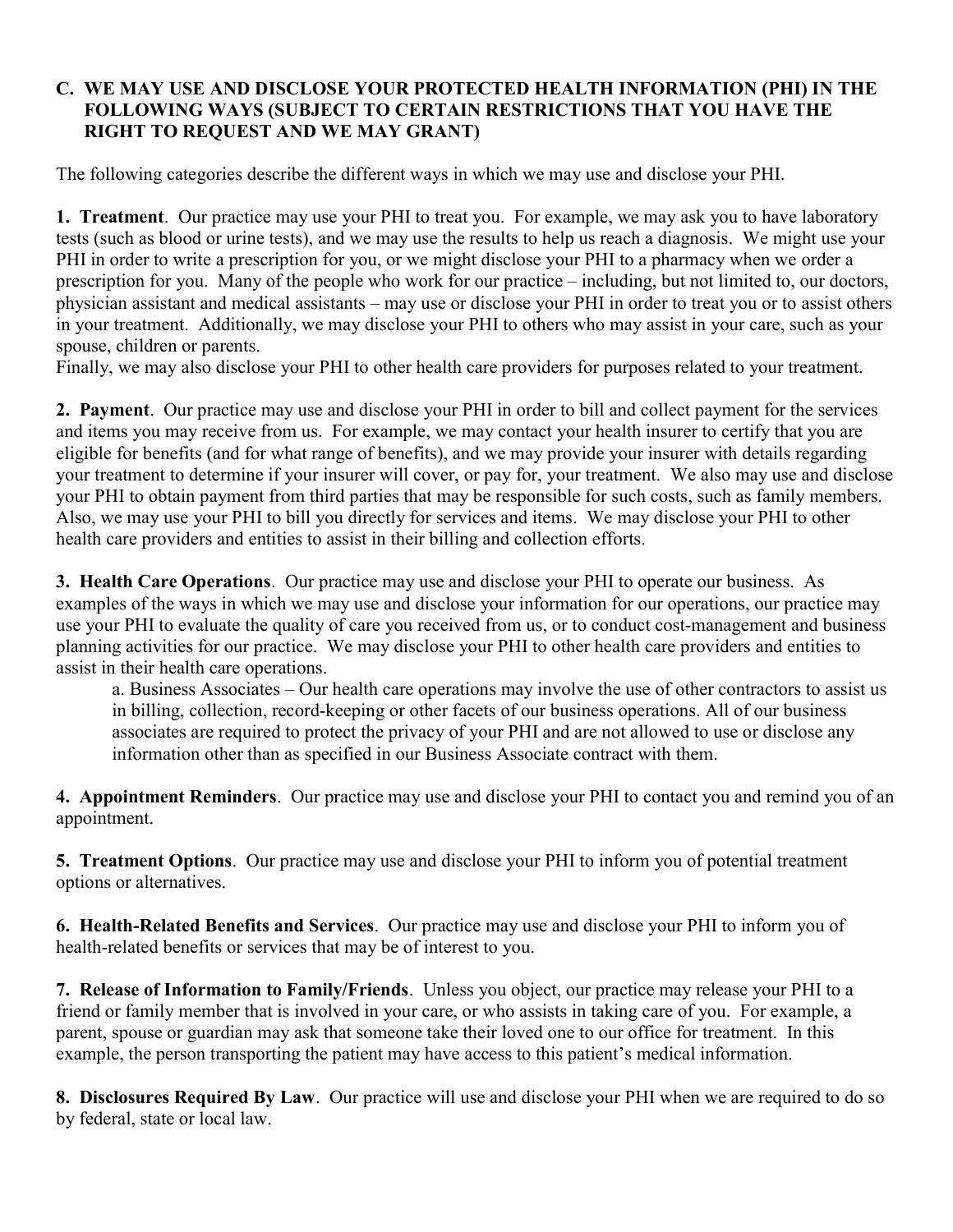## D. USE AND DISCLOSURE OF YOUR PHI IN CERTAIN SPECIAL CIRCUMSTANCES

The following categories describe unique scenarios in which we may use or disclose your identifiable health information:

1. Public Health Risks. Our practice may disclose your PHI to public health authorities that are authorized by law to collect information for the purpose of:

- maintaining vital records, such as births and deaths
- reporting child abuse or neglect
- preventing or controlling disease, injury or disability
- notifying a person regarding potential exposure to a communicable disease
- notifying a person regarding a potential risk for spreading or contracting a disease or condition
- reporting reactions to drugs or problems with products or devices
- notifying individuals if a product or device they may be using has been recalled
- notifying appropriate government agency(ies) and authority(ies) regarding the potential abuse or neglect of an adult patient (including domestic violence); however, we will only disclose this information if the patient agrees or we are required or authorized by law to disclose this information
- notifying your employer under limited circumstances related primarily to workplace injury or illness or medical surveillance.

2. Health Oversight Activities. Our practice may disclose your PHI to a health oversight agency for activities authorized by law. Oversight activities can include, for example, investigations, inspections, audits, surveys, licensure and disciplinary actions; civil, administrative, and criminal procedures or actions; or other activities necessary for the government to monitor government programs, compliance with civil rights laws and the health care system in general.

3. Notifications of Data Breaches. Our practice may use and disclose your PHI to meet the requirements under the HIPAA rules to notify you and government agencies of any data breach that could potentially result in unintended disclosures of your PHI.

4. Lawsuits and Similar Proceedings. Our practice may use and disclose your PHI in response to a court or administrative order, if you are involved in a lawsuit or similar proceeding. We also may disclose your PHI in response to a discovery request, subpoena, or other lawful process by another party involved in the dispute, but only if we have made an effort to inform you of the request or to obtain an order protecting the information the party has requested.

5. Law Enforcement. We may release PHI if asked to do so by a law enforcement official:

- Regarding a crime victim in certain situations, if we are unable to obtain the person's agreement
- Concerning a death we believe has resulted from criminal conduct
- Regarding criminal conduct at our offices
- In response to a warrant, summons, court order, subpoena or similar legal process
- To identify/locate a suspect, material witness, fugitive or missing person
- In an emergency, to report a crime (including the location or victim(s) of the crime, or the description, identity or location of the perpetrator)

6. Deceased Patients. Our practice may release PHI to a medical examiner or coroner to identify a deceased individual or to identify the cause of death. If necessary, we also may release information in order for funeral directors to perform their jobs.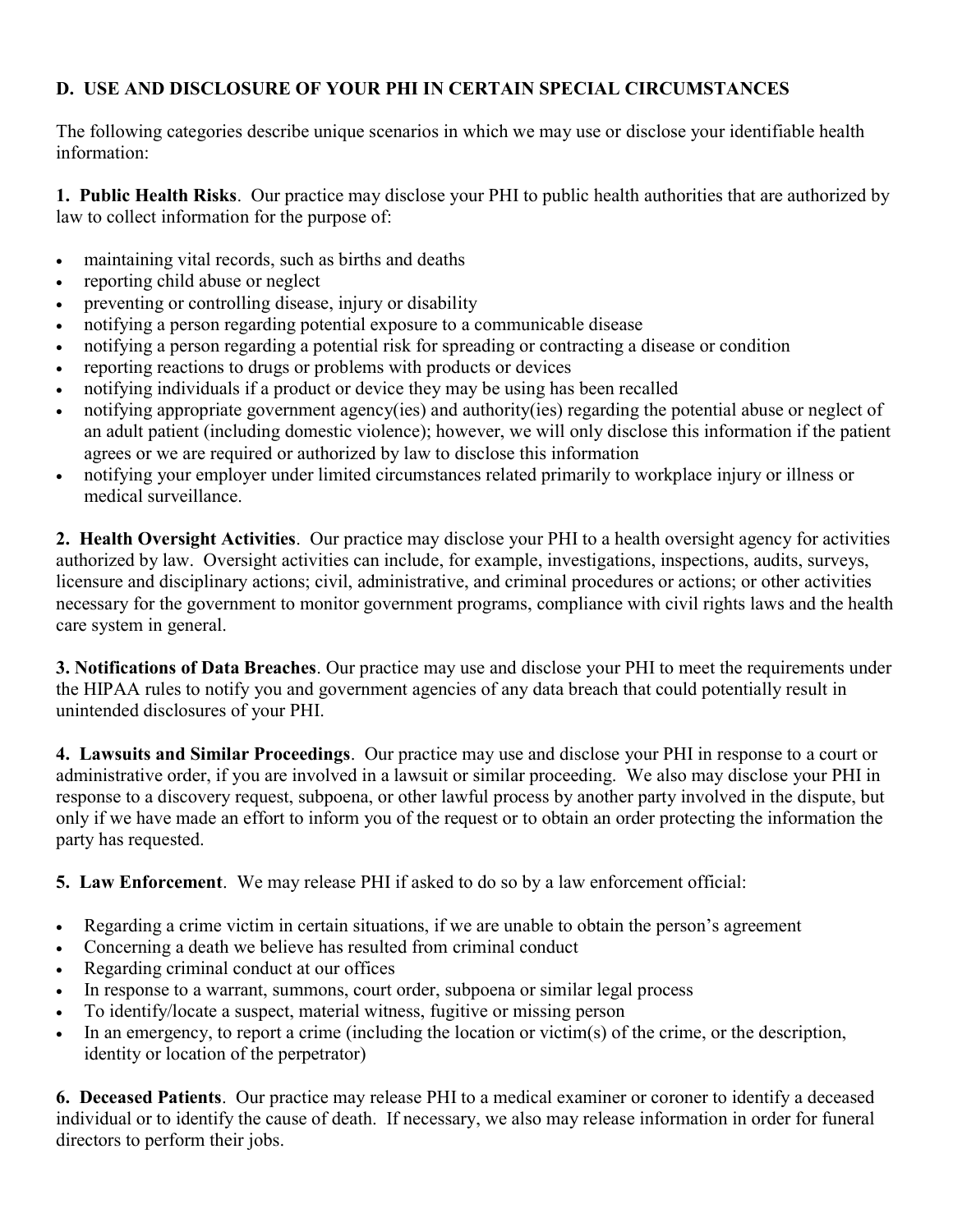7. Marketing of our Services. Our practice may use and disclose your PHI for purposes of marketing our services to others but only if we have obtained your written authorization to use specified information for this purpose. You have a right to revoke this authorization at any time in writing. Any transaction that occurs prior to such revocation will not be considered an unauthorized disclosure.

8. Serious Threats to Health or Safety. Our practice may use and disclose your PHI when necessary to reduce or prevent a serious threat to your health and safety or the health and safety of another individual or the public. Under these circumstances, we will only make disclosures to a person or organization able to help prevent the threat.

9. Military. Our practice may disclose your PHI if you are a member of U.S. or foreign military forces (including veterans) and if required by the appropriate authorities.

10. National Security. Our practice may disclose your PHI to federal officials for intelligence and national security activities authorized by law. We also may disclose your PHI to federal officials in order to protect the President, other officials or foreign heads of state, or to conduct investigations.

11. Inmates. Our practice may disclose your PHI to correctional institutions or law enforcement officials if you are an inmate or under the custody of a law enforcement official. Disclosure for these purposes would be necessary: (a) for the institution to provide health care services to you, (b) for the safety and security of the institution, and/or (c) to protect your health and safety or the health and safety of other individuals.

12. Workers' Compensation. Our practice may release your PHI for workers' compensation and similar programs.

# E. YOUR RIGHTS REGARDING YOUR PHI

You have the following rights regarding the PHI that we maintain about you:

1. Confidential Communications. You have the right to request that our practice communicate with you about your health and related issues in a particular manner or at a certain location. For instance, you may ask that we contact you at home, rather than work. In order to request a type of confidential communication, you must make a written request to West Texas Urology Privacy Officer specifying the requested method of contact, or the location where you wish to be contacted. Our practice will accommodate reasonable requests. You do not need to give a reason for your request.

2. Requesting Restrictions. You have the right to request a restriction in our use or disclosure of your PHI for treatment, payment or health care operations. Additionally, you have the right to request that we restrict our disclosure of your PHI to only certain individuals involved in your care or the payment for your care, such as family members and friends. We are not required to agree to your request with certain exceptions (see below). If we do agree, we are bound by our agreement except when otherwise required by law, in emergencies, or when the information is necessary to treat you. In order to request a restriction in our use or disclosure of your PHI, you must make your request in writing to West Texas Urology Privacy Officer. Your request must describe in a clear and concise fashion:

- (a) the information you wish restricted;
- (b) whether you are requesting to limit our practice's use, disclosure or both; and
- (c) to whom you want the limits to apply.

You have a right to revoke such restrictions in writing to the same representative of our practice.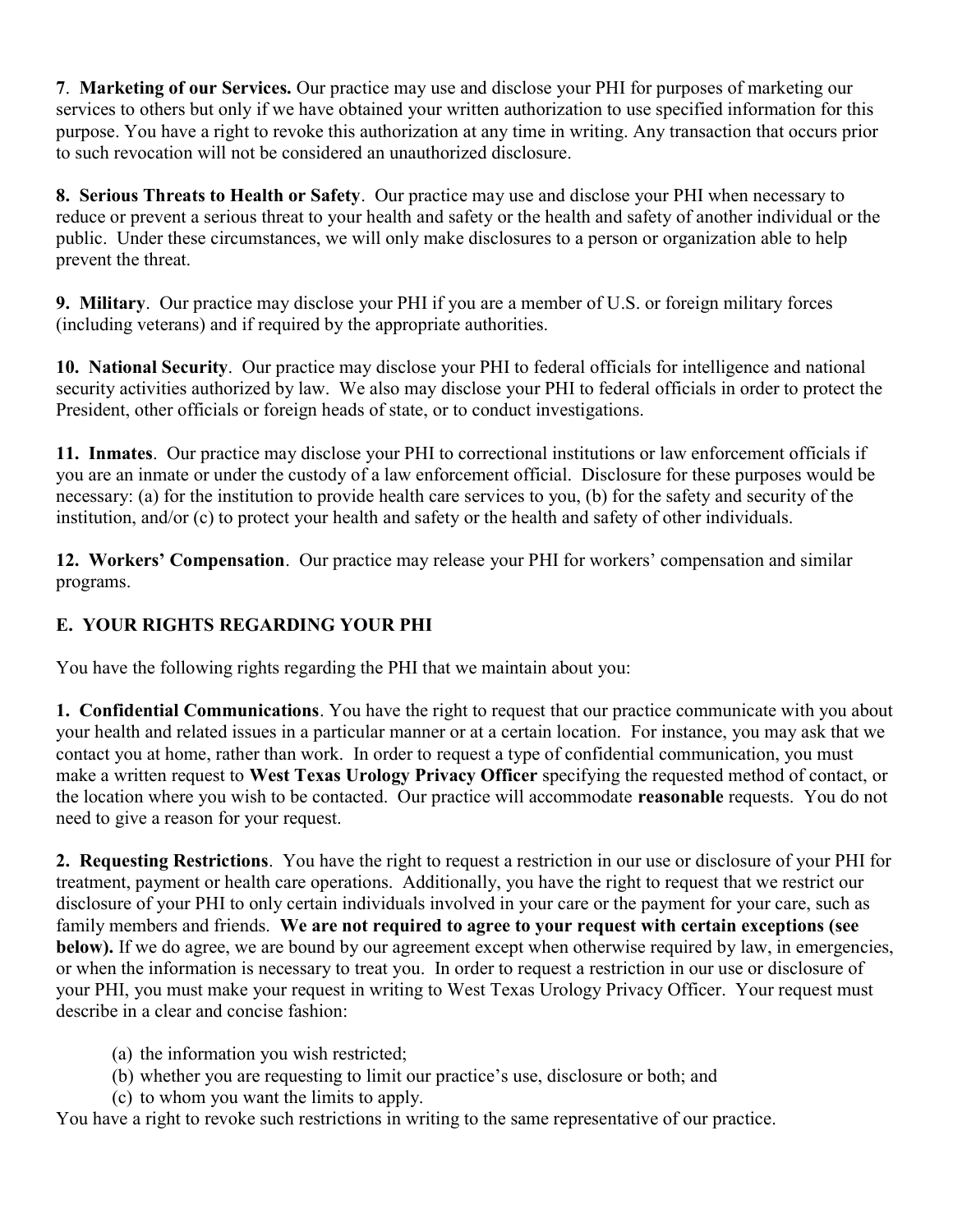3. Inspection and Copies. You have the right to inspect and obtain a copy of the PHI that may be used to make decisions about you, including patient medical records and billing records, but not including psychotherapy notes. This includes your right to an electronic copy of any electronic medical records that we maintain. You may request this electronic copy be transmitted to you or to any other individual or entity that you designate. We will make reasonable efforts to transmit this electronic copy in the format you request. However, if the PHI is not readily producible in this format, we will provider your record in our standard electronic format or in hard copy. You must submit your request in writing to West Texas Urology Privacy Officer in order to inspect and/or obtain a copy of your PHI. We have 30 days to comply with your request. Our practice may charge a reasonable fee for the costs of copying, mailing, labor and supplies associated with your request. Our practice may deny your request to inspect and/or copy in certain limited circumstances; however, you may request a review of our denial. Another licensed health care professional chosen by us will conduct reviews.

4. Amendment. You may ask us to amend your health information if you believe it is incorrect or incomplete, and you may request an amendment for as long as the information is kept by or for our practice. To request an amendment, your request must be made in writing and submitted to West Texas Urology Privacy Officer. You must provide us with a reason that supports your request for amendment. Our practice will deny your request if you fail to submit your request (and the reason supporting your request) in writing. Also, we may deny your request if you ask us to amend information that is in our opinion: (a) accurate and complete; (b) not part of the PHI kept by or for the practice; (c) not part of the PHI which you would be permitted to inspect and copy; or (d) not created by our practice, unless the individual or entity that created the information is not available to amend the information.

5. Accounting of Disclosures. All of our patients have the right to request an "accounting of disclosures." An "accounting of disclosures" is a list of certain non-routine disclosures our practice has made of your PHI, outside of those for treatment, payment or health care operations purposes. Use of your PHI as part of the routine patient care in our practice is not required to be documented. For example, the doctor sharing information with the medical assistant; or the billing department using your information to file your insurance claim. In order to obtain an accounting of disclosures, you must submit your request in writing to West Texas Urology Privacy Officer. All requests for an "accounting of disclosures" must state a time period, which may not be longer than six (6) years from the date of disclosure and may not include dates before April 14, 2003. The first list you request within a 12-month period is free of charge, but our practice may charge you for additional lists within the same 12-month period. Our practice will notify you of the costs involved with additional requests, and you may withdraw your request before you incur any costs.

6. Right to Notice of Data Breach. In accordance with specifications of the U. S. Department of Health and Human Services, you have the right to be notified by us of a data breach that unintentionally discloses any or all of unsecured electronic PHI to an unauthorized party.

7. Right to Restrict Disclosures of Services Paid "Out of Pocket". You have a right to forego a filing of insurance claims and restriction of disclosures to your health plan for any specific service that you pay for out of pocket. This request will be honored by us as long as the full payment is received at the time of service.

8. Right to a Paper Copy of This Notice. You are entitled to receive a paper copy of our notice of privacy practices. You may ask us to give you a copy of this notice at any time. To obtain a paper copy of this notice, contact West Texas Urology Privacy Officer.